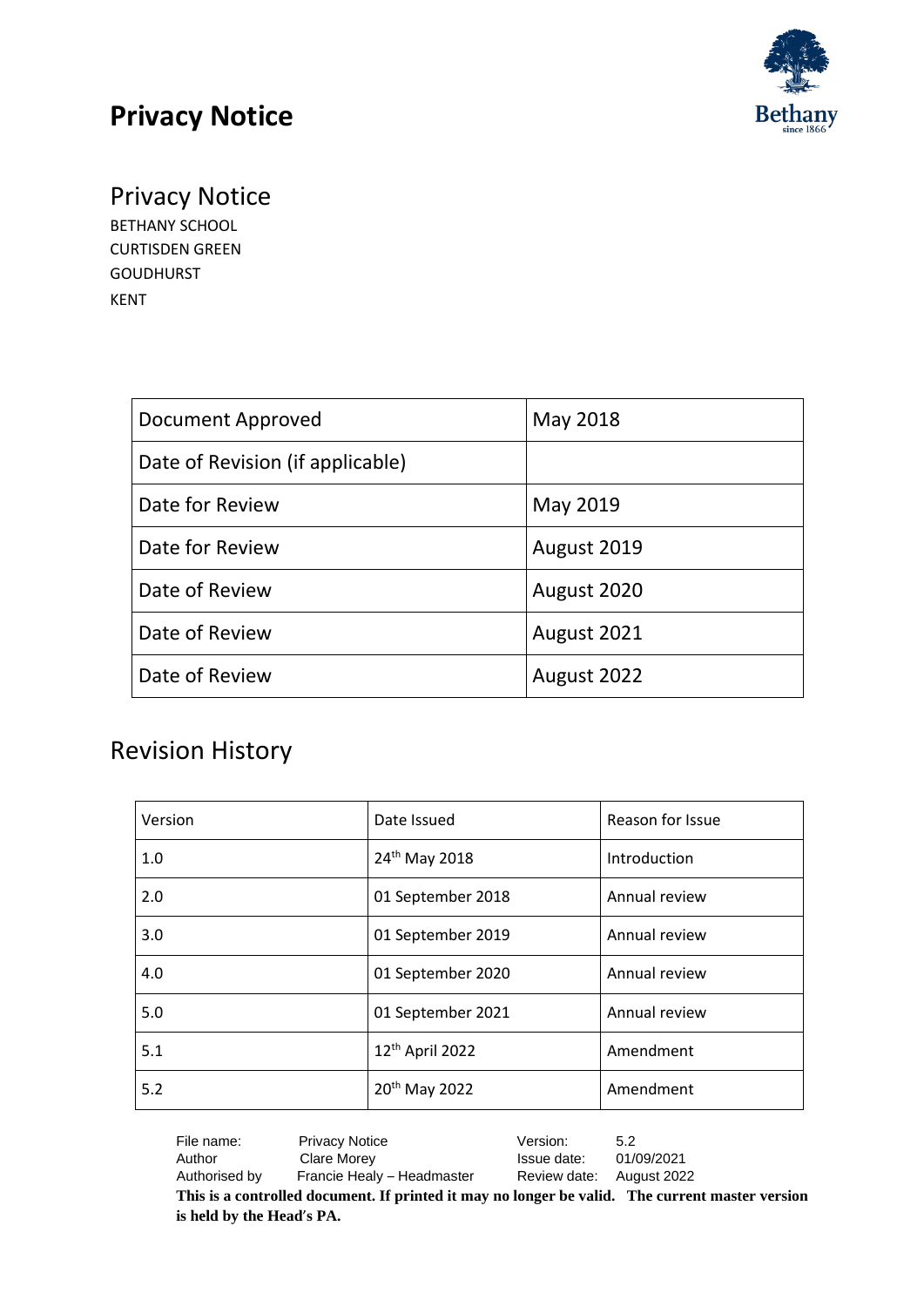

#### **WHO WE ARE**

We are Bethany School Ltd, a charity registered in England and Wales. Our charity number is 307937 and our registered office is at Curtisden Green, Goudhurst, Cranbrook, Kent, TN17 1LB.

#### **WHAT THIS PRIVACY NOTICE IS FOR**

This policy is intended to provide information about how the School will use (or "process") personal data about individuals including: its staff; its current, past and prospective pupils; and their parents, carers or guardians (referred to in this policy as "parents").

This information is provided because Data Protection Law gives individuals rights to understand how their data is used. Staff, parents and pupils are all encouraged to read this Privacy Notice and understand the School's obligations to its entire community.

This **Privacy Notice** applies alongside any other information the School may provide about a particular use of personal data, for example when collecting data via an online or paper form.

This **Privacy Notice also** applies in addition to the School's other relevant terms and conditions and policies, including:

- any contract between the School and its staff or the parents of pupils;
- the School's policy on taking, storing and using images of children;
- the School's CCTV policy;
- the School's record keeping policy;
- the School's safeguarding, pastoral, and health and safety policies, including as to how concerns or incidents are recorded; and
- the School's IT policies, including its E-Safety and Computer Usage Policy.

Anyone who works for, or acts on behalf of, the School (including staff, volunteers, governors and service providers) should also be aware of and comply with this Privacy Notice and the School's data protection policy for staff, which also provides further information about how personal data about those individuals will be used.

#### **RESPONSIBILITY FOR DATA PROTECTION**

• The School has appointed Clare Morey, Bursar, as Privacy and Compliance Officer who will deal with all your requests and enquiries concerning the School's uses of your personal data (see section on Your Rights below) and endeavour to ensure that all personal data is processed in compliance with this policy and Data Protection Law.

| File name:                                                                                      | <b>Privacy Notice</b>      | Version:                 | 5.2        |  |
|-------------------------------------------------------------------------------------------------|----------------------------|--------------------------|------------|--|
| Author                                                                                          | Clare Morev                | Issue date:              | 01/09/2021 |  |
| Authorised by                                                                                   | Francie Healy - Headmaster | Review date: August 2022 |            |  |
| This is a controlled document. If printed it may no longer be valid. The current master version |                            |                          |            |  |
| is held by the Head's PA.                                                                       |                            |                          |            |  |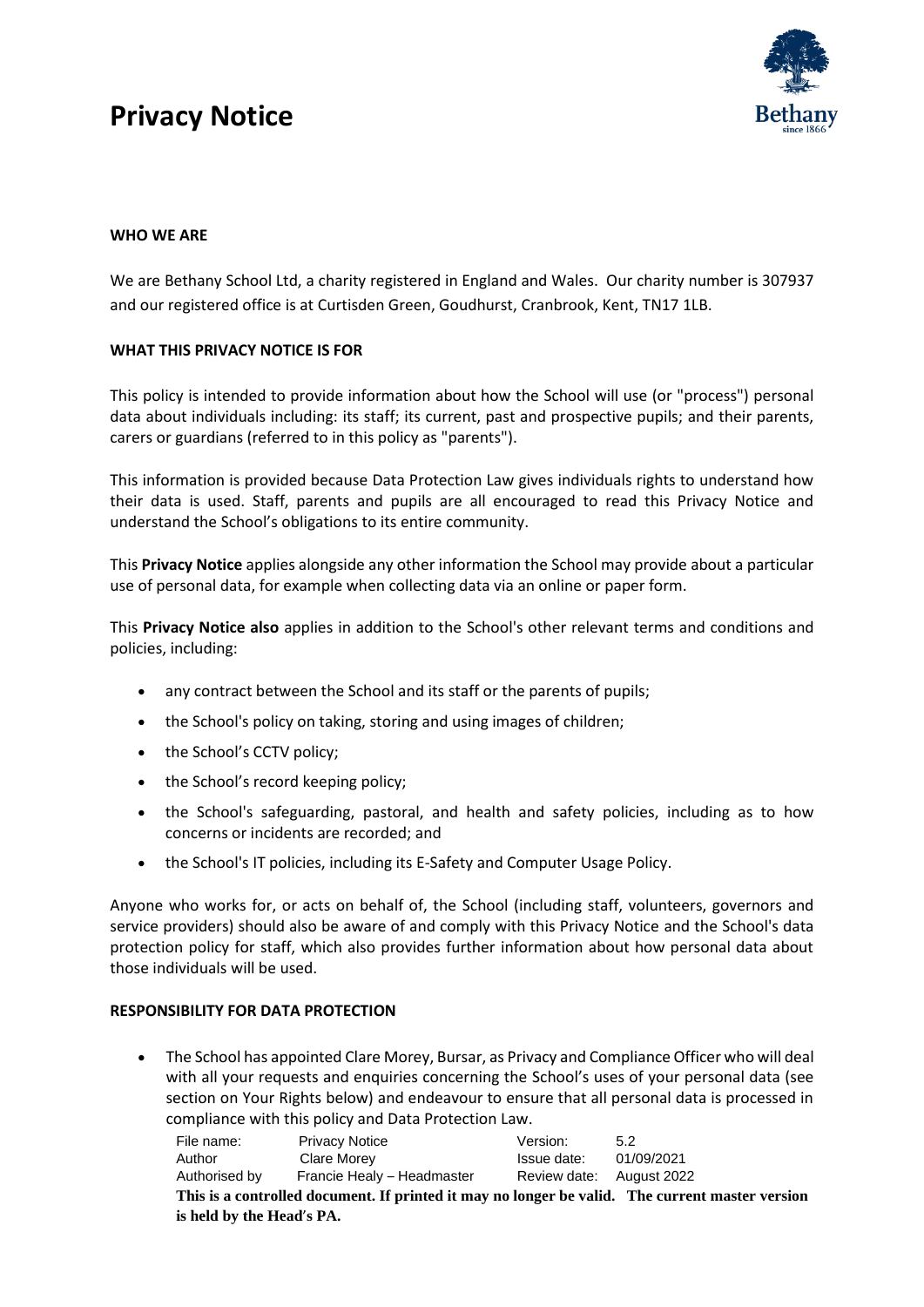

The Bursar can be contacted at [schooloffice@bethanyschool.org.uk](mailto:schooloffice@bethanyschool.org.uk) or on 01580 211273; pupils can also speak with their tutor with any questions.

#### **WHY THE SCHOOL NEEDS TO PROCESS PERSONAL DATA**

In order to carry out its ordinary duties to staff, pupils and parents, the School needs to process a wide range of personal data about individuals (including current, past and prospective staff, pupils or parents) as part of its daily operation.

Some of this activity the School will need to carry out in order to fulfil its legal rights, duties or obligations – including those under a contract with its staff, or parents of its pupils.

Other uses of personal data will be made in accordance with the School's legitimate interests, or the legitimate interests of another, provided that these are not outweighed by the impact on individuals, and provided it does not involve special or sensitive types of data.

The School expects that the following uses will fall within that category of its (or its community's) "**legitimate interests**":

- For the purposes of pupil selection (and to confirm the identity of prospective pupils and their parents);
- To provide education services, including musical education, physical training or spiritual development, career services, and extra-curricular activities to pupils, and monitoring pupils' progress and educational needs;
- Maintaining relationships with alumni and the School community, including direct marketing or fundraising activity;
- For the purposes of donor due diligence, and to confirm the identity of prospective donors and their background and relevant interests;
- For the purposes of management planning and forecasting, research and statistical analysis, including that imposed or provided for by law (such as tax, diversity or gender pay gap analysis);
- To enable relevant authorities to monitor the School's performance and to intervene or assist with incidents as appropriate;
- To give and receive information and references about past, current and prospective pupils, including relating to outstanding fees or payment history, to/from any educational institution that the pupil attended or where it is proposed they attend; and to provide references to potential employers of past pupils;
- To enable pupils to take part in national or other assessments, and to publish the results of public examinations or other achievements of pupils of the School;
- To safeguard pupils' welfare and provide appropriate pastoral care;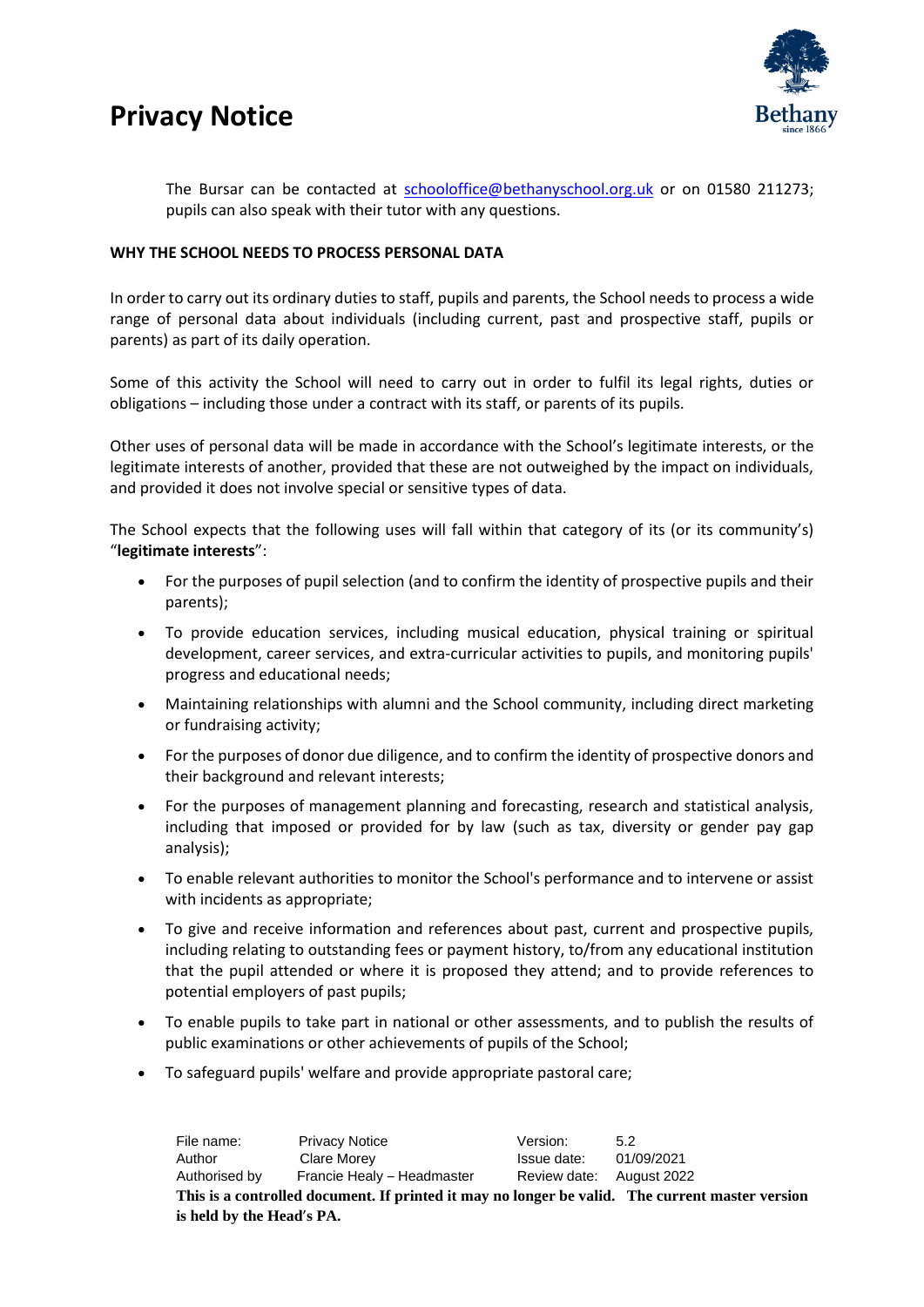

- To monitor (as appropriate) use of the School's IT and communications systems in accordance with the School's IT: acceptable use policy;
- To make use of photographic images of pupils in School publications, on the School website and (where appropriate) on the School's social media channels in accordance with the School's policy on taking, storing and using images of children;
- For security purposes, including CCTV in accordance with the School's CCTV policy;
- To carry out or cooperate with any School or external complaints, disciplinary or investigation process; and
- Where otherwise reasonably necessary for the School's purposes, including to obtain appropriate professional advice and insurance for the School.
- To provide professional development for Teachers that enables them to engage with selfevaluation, reflection and receive feedback from colleagues.

In addition, the School will on occasion need to process **special category personal data** (concerning health, ethnicity, religion, biometrics or sexual life) or criminal records information (such as when carrying out DBS checks) in accordance with rights or duties imposed on it by law, including as regards safeguarding and employment, or from time to time by explicit consent where required. These reasons will include:

- To safeguard pupils' welfare and provide appropriate pastoral (and where necessary, medical) care, and to take appropriate action in the event of an emergency, incident or accident, including by disclosing details of an individual's medical condition or other relevant information where it is in the individual's interests to do so: for example for medical advice, for social protection, safeguarding, and cooperation with police or social services, for insurance purposes or to caterers or organisers of School trips who need to be made aware of dietary or medical needs;
- To provide educational services in the context of any special educational needs of a pupil;
- To provide spiritual education in the context of any religious beliefs;
- In connection with employment of its staff, for example DBS checks, welfare, union membership or pension plans;
- As part of any School or external complaints, disciplinary or investigation process that involves such data, for example if there are SEN, health or safeguarding elements; or
- For legal and regulatory purposes (for example child protection, diversity monitoring and health and safety) and to comply with its legal obligations and duties of care.

#### **TYPES OF PERSONAL DATA PROCESSED BY THE SCHOOL**

This will include by way of example:

• names, addresses, telephone numbers, e-mail addresses and other contact details;

| File name:                                                                                      | <b>Privacy Notice</b>      | Version:                 | 52         |
|-------------------------------------------------------------------------------------------------|----------------------------|--------------------------|------------|
| Author                                                                                          | Clare Morey                | Issue date:              | 01/09/2021 |
| Authorised by                                                                                   | Francie Healy - Headmaster | Review date: August 2022 |            |
| This is a controlled document. If printed it may no longer be valid. The current master version |                            |                          |            |
| is held by the Head's PA.                                                                       |                            |                          |            |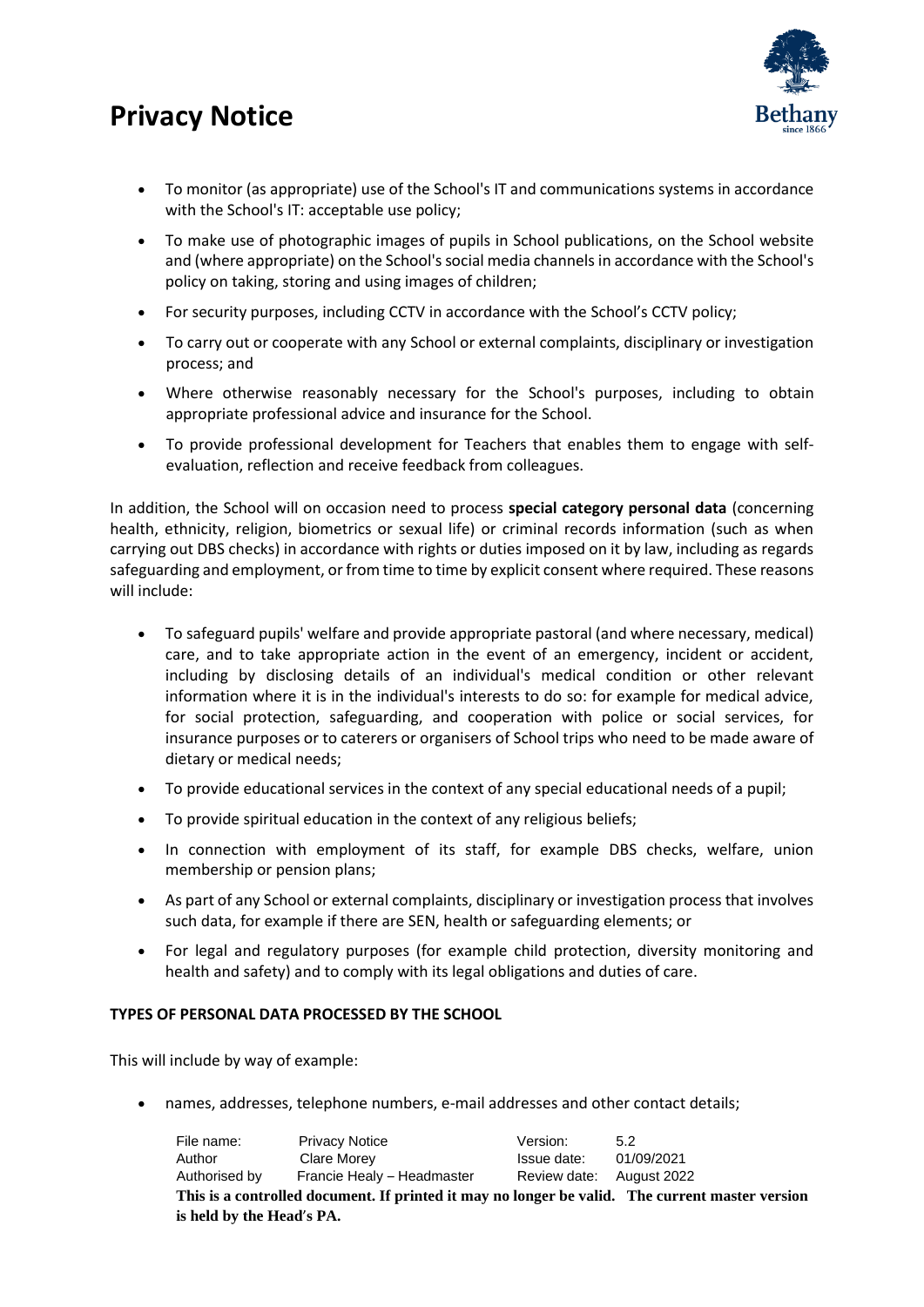

- car details (about those who use our car parking facilities);
- bank details and other financial information, e.g. about parents who pay fees to the School;
- past, present and prospective pupils' academic, disciplinary, admissions and attendance records (including information about any special needs), and examination scripts and marks;
- personnel files, including in connection with academics, employment or safeguarding;
- where appropriate, information about individuals' health and welfare, and contact details for their next of kin;
- references given or received by the School about pupils, and relevant information provided by previous educational establishments and/or other professionals or organisations working with pupils;
- correspondence with and concerning staff, pupils and parents past and present; and
- images, audio and video recordings of pupils (and occasionally other individuals) engaging in School activities, and images captured by the School's CCTV system (in accordance with the School's policy on taking, storing and using images of children);

#### **HOW THE SCHOOL COLLECTS DATA**

Generally, the School receives personal data from the individual directly (including, in the case of pupils, from their parents). This may be via a form, or simply in the ordinary course of interaction or communication (such as email or written assessments).

However in some cases personal data will be supplied by third parties (for example another School, or other professionals or authorities working with that individual); or collected from publicly available resources.

#### **WHO HAS ACCESS TO PERSONAL DATA AND WHO THE SCHOOL SHARES IT WITH**

**Occasionally, the School will need to share personal information relating to its community with third parties, such as:**

- **professional advisers (e.g. lawyers, insurers, PR advisers and accountants);**
- **government authorities (e.g. HMRC, DfE, police or the local authority); and**
- **appropriate regulatory bodies e.g. [The Society of Heads,](https://www.thesocietyofheads.org.uk/) the [Independent Schools](https://www.isi.net/)  [Inspectorate,](https://www.isi.net/) th[e Charity Commission,](https://www.gov.uk/government/organisations/charity-commission) or the [Information Commissioner](https://ico.org.uk/)**.
- **other education organisations solely for the use of teacher's professional development. Data will only be shared through a secure online platform which ensures Bethany School always remains the Data Controller. This data will not be able to be shared on by those who have access to it and will only be shared for the duration required for that professional development.**

| File name:                                                                                      | <b>Privacy Notice</b>      | Version:                 | 5.2        |
|-------------------------------------------------------------------------------------------------|----------------------------|--------------------------|------------|
| Author                                                                                          | Clare Morev                | Issue date:              | 01/09/2021 |
| Authorised by                                                                                   | Francie Healy - Headmaster | Review date: August 2022 |            |
| This is a controlled document. If printed it may no longer be valid. The current master version |                            |                          |            |
| is held by the Head's PA.                                                                       |                            |                          |            |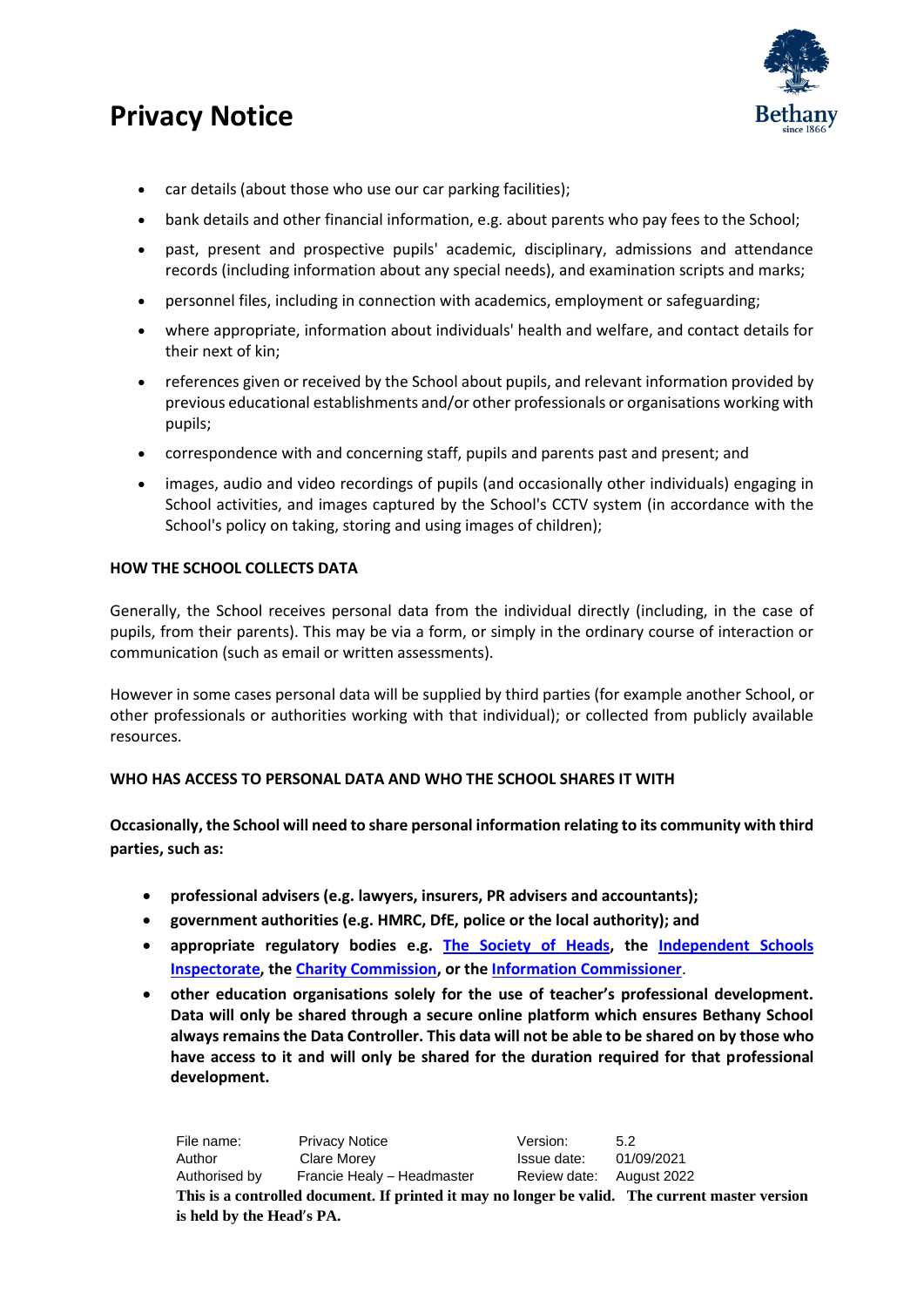

For the most part, personal data collected by the School will remain within the School, and will be processed by appropriate individuals only in accordance with access protocols (i.e. on a 'need to know' basis). Particularly strict rules of access apply in the context of:

- medical records held and accessed only by the School doctor and appropriate medical staff under his/her supervision, or otherwise in accordance with express consent; and
- pastoral or safeguarding files.

However, a certain amount of any SEN pupil's relevant information will need to be provided to staff more widely in the context of providing the necessary care and education that the pupil requires.

Staff, pupils and parents are reminded that the School is under duties imposed by law and statutory guidance (including the latest version of **Keeping Children Safe in Education**) to record or report incidents and concerns that arise or are reported to it, in some cases regardless of whether they are proven, if they meet a certain threshold of seriousness in their nature or regularity. This is likely to include file notes on personnel or safeguarding files, and in some cases referrals to relevant authorities such as the LADO or police. For further information about this, please view the School's Safeguarding Policy.

Finally, in accordance with Data Protection Law, some of the School's processing activity is carried out on its behalf by third parties, such as IT systems, web developers or cloud storage providers. This is always subject to contractual assurances that personal data will be kept securely and only in accordance with the School's specific directions.

#### **HOW LONG WE KEEP PERSONAL DATA**

The School will retain personal data securely and only in line with how long it is necessary to keep for a legitimate and lawful reason. Typically, the legal recommendation for how long to keep ordinary staff and pupil personnel files is up to 7 years following departure from the School. However, incident reports and safeguarding files will need to be kept much longer, in accordance with specific legal requirements.

If you have any specific queries about how our retention policy is applied, or wish to request that personal data that you no longer believe to be relevant is considered for erasure, please contact the Bursar, Clare Morey [\(bursar@bethanyschool.org.uk\)](mailto:bursar@bethanyschool.org.uk) in the first instance. However, please bear in mind that the School will often have lawful and necessary reasons to hold on to some personal data **even following such request**.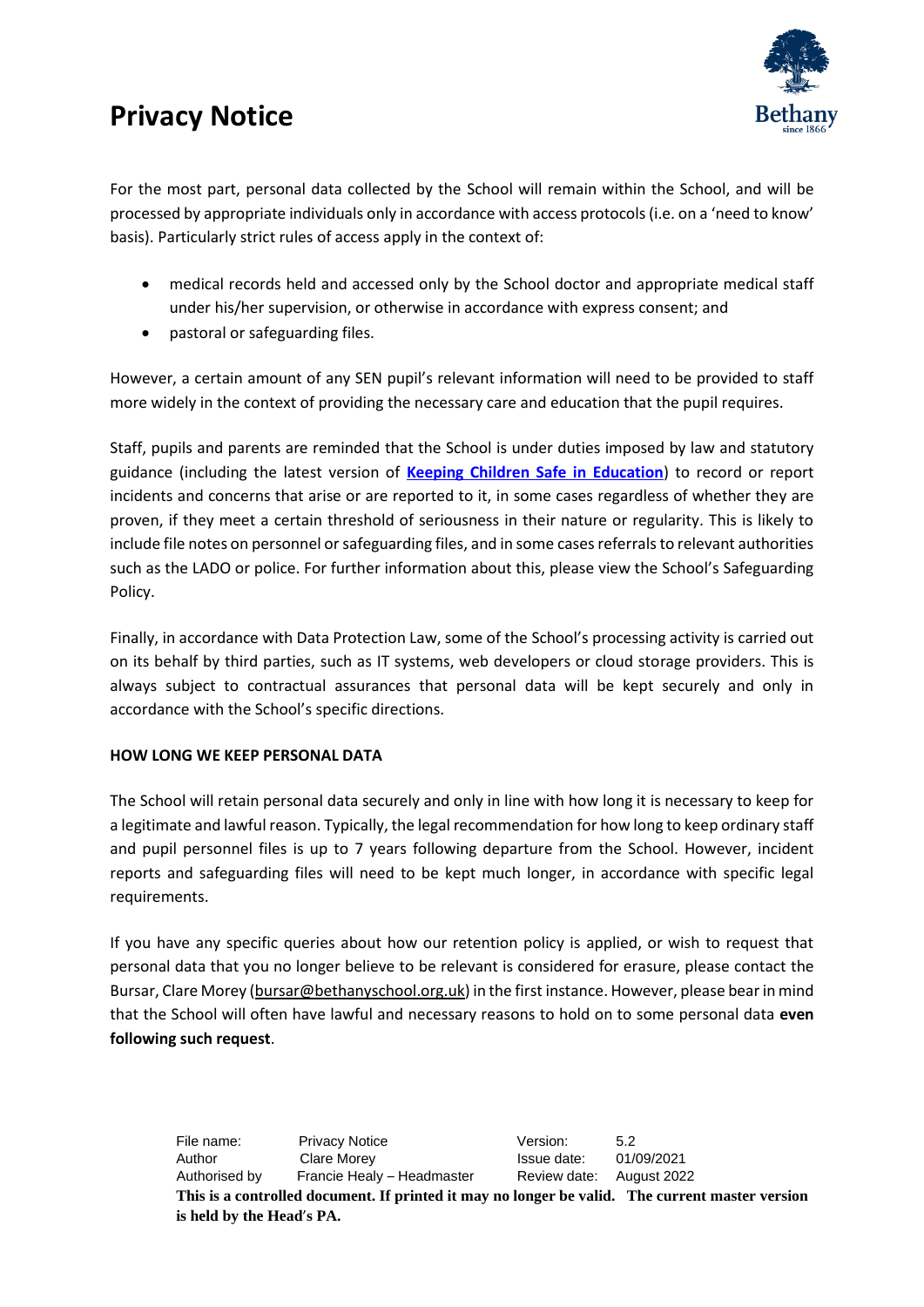

A limited and reasonable amount of information will be kept for archiving purposes, for example; and even where you have requested we no longer keep in touch with you, we will need to keep a record of the fact in order to fulfil your wishes (called a "suppression record").

The guiding principle of the School's record keeping policy is that the School will only keep information records for as long as is legitimately necessary within the relevant statutory requirements.

#### **KEEPING IN TOUCH AND SUPPORTING THE SCHOOL**

The School will use the contact details of parents, alumni and other members of the School community to keep them updated about the activities of the School, or alumni and parent events of interest, including by sending updates and newsletters, by email and by post. Unless the relevant individual objects, the School will also:

- Share personal data about parents and/or alumni, as appropriate, with organisations set up to help establish and maintain relationships with the School community, such as The Bethanians' Society, the Friends of Bethany School and The Bethany Network.
- Contact parents and/or alumni by post and email in order to promote and raise funds for the School and, where appropriate, other worthy causes;
- Should you wish to limit or object to any such use, or would like further information about them, please contact the Bursar in writing. You always have the right to withdraw consent, where given, or otherwise object to direct marketing or fundraising. However, the School is nonetheless likely to retain some of your details (not least to ensure that no more communications are sent to that particular address, email or telephone number).

#### **YOUR RIGHTS**

Rights of access, etc.

Individuals have various rights under Data Protection Law to access and understand personal data about them held by the School, and in some cases ask for it to be erased or amended or have it transferred to others, or for the School to stop processing it – but subject to certain exemptions and limitations.

Any individual wishing to access or amend their personal data, or wishing it to be transferred to another person or organisation, or who has some other objection to how their personal data is used, should put their request in writing to the Bursar.

The School will endeavour to respond to any such written requests as soon as is reasonably practicable and in any event within statutory time-limits (which is one month in the case of requests for access to information).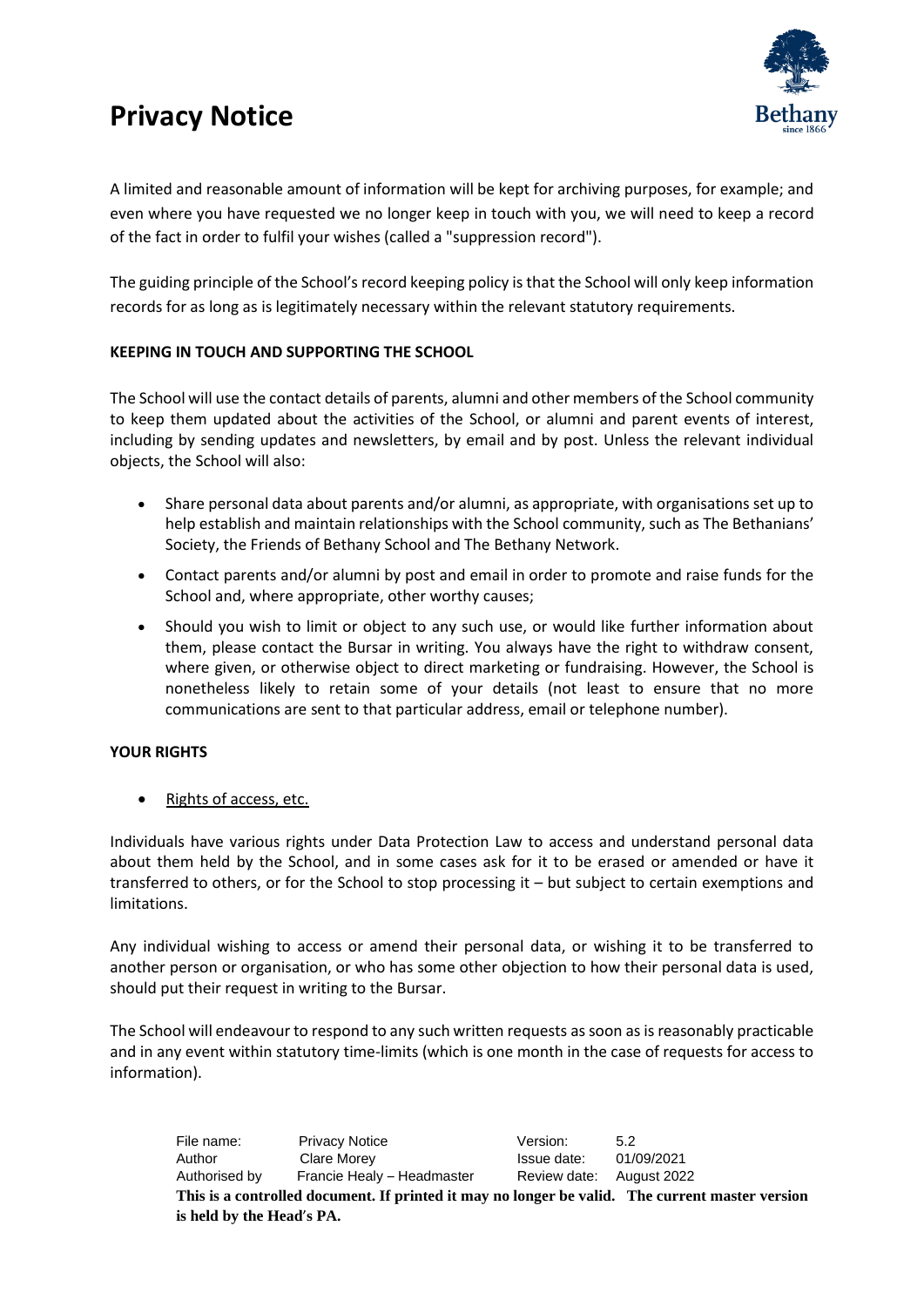

The School will be better able to respond quickly to smaller, targeted requests for information. If the request for information is manifestly excessive or similar to previous requests, the School may ask you to reconsider, or require a proportionate fee (but only where Data Protection Law allows it).

Requests that cannot be fulfilled

You should be aware that the right of access is limited to your own personal data, and certain data is exempt from the right of access. This will include information which identifies other individuals (and parents need to be aware this may include their own children, in certain limited situations – please see further below), or information which is subject to legal privilege (for example legal advice given to or sought by the School, or documents prepared in connection with a legal action).

The School is also not required to disclose any pupil examination scripts (or other information consisting solely of pupil test answers), provide examination or other test marks ahead of any ordinary publication, nor share any confidential reference given by the School itself for the purposes of the education, training or employment of any individual.

You may have heard of the "right to be forgotten". However, we will sometimes have compelling reasons to refuse specific requests to amend, delete or stop processing your (or your child's) personal data: for example, a legal requirement, or where it falls within a legitimate interest identified in this Privacy Notice. All such requests will be considered on their own merits.

Pupil requests

Pupils can make subject access requests for their own personal data, provided that, in the reasonable opinion of the School, they have sufficient maturity to understand the request they are making (see section **Whose Rights?** below). A pupil of any age may ask a parent or other representative to make a subject access request on his/her behalf.

Indeed, while a person with parental responsibility will generally be entitled to make a subject access request on behalf of younger pupils, the law still considers the information in question to be the child's: for older pupils, the parent making the request may need to evidence their child's authority for the specific request.

Bethany Pupils aged 13 or older will be generally assumed to have this level of maturity, although this will depend on both the child and the personal data requested, including any relevant circumstances at home. Slightly younger children may however be sufficiently mature to have a say in this decision, depending on the child and the circumstances.

Parental requests, etc.

It should be clearly understood that the rules on subject accessrequests are not the sole basis on which information requests are handled. Parents may not have a statutory right to information, but they and others will often have a legitimate interest or expectation in receiving certain information about pupils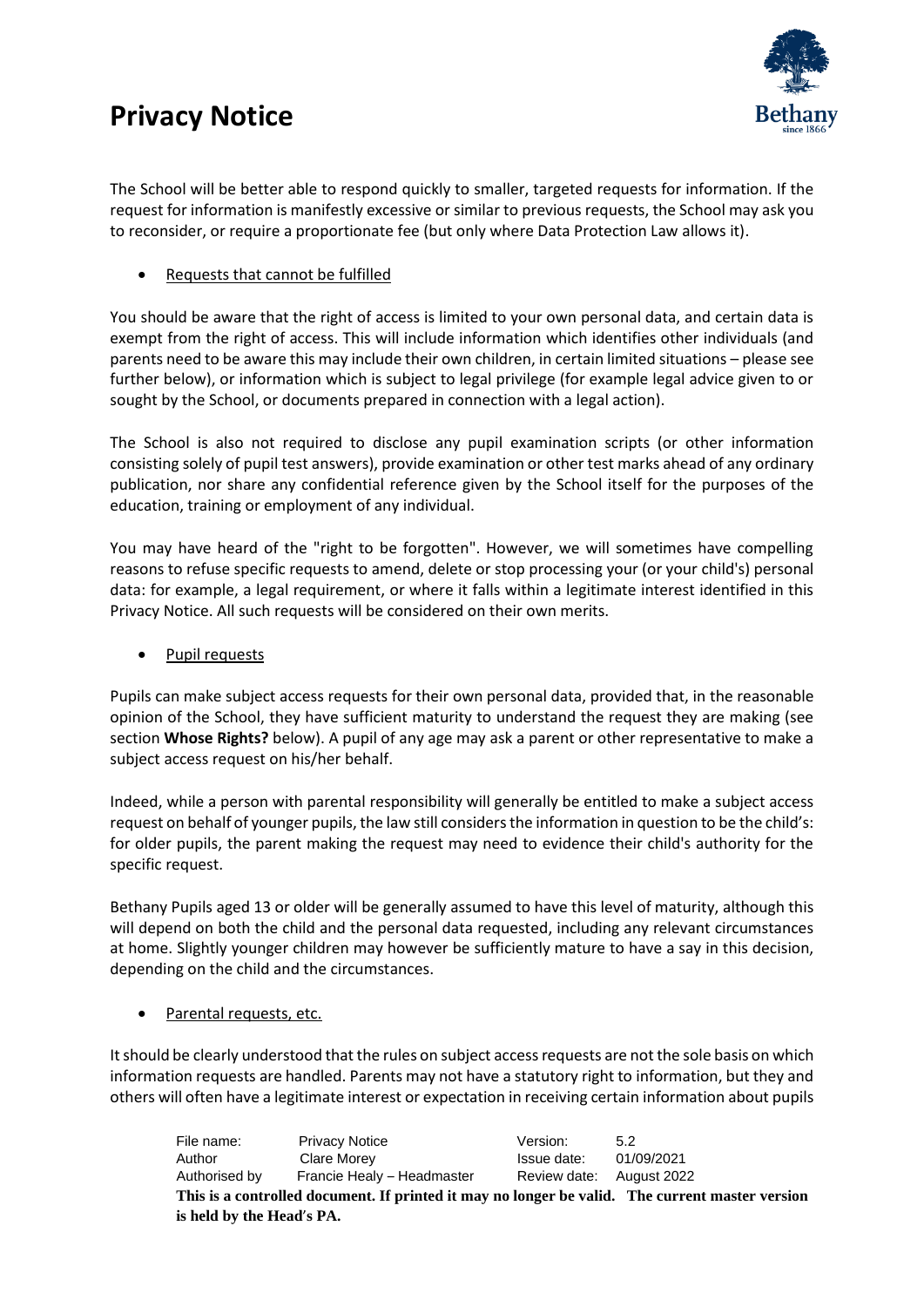

without their consent. The School may consider there are lawful grounds for sharing with or without reference to that pupil.

Parents will in general receive educational and pastoral updates about their children, in accordance with the Parent Contract. Where parents are separated, the School will in most cases aim to provide the same information to each person with parental responsibility, but may need to factor in all the circumstances including the express wishes of the child.

All information requests from, on behalf of, or concerning pupils – whether made under subject access or simply as an incidental request – will therefore be considered on a case by case basis.

• Consent

Where the School is relying on consent as a means to process personal data, any person may withdraw this consent at any time (subject to similar age considerations as above). Examples where we do rely on consent are certain types of uses of images, such as including pupil names/images on social media or in other School communications. Please be aware however that the School may not be relying on consent but have another lawful reason to process the personal data in question even without your consent.

That reason will usually have been asserted under this Privacy Notice, or may otherwise exist under some form of contract or agreement with the individual (e.g. an employment or parent contract, or because a purchase of goods, services or membership of an organisation such as an alumni or parents' association has been requested).

• Whose rights?

The rights under Data Protection Law belong to the individual to whom the data relates. However, the School will often rely on parental authority or notice for the necessary ways it processes personal data relating to pupils – for example, under the parent contract, or via a form. Parents and pupils should be aware that this is not necessarily the same as the School relying on strict consent (see section on Consent above).

Where consent is required, it may in some cases be necessary or appropriate – given the nature of the processing in question, and the pupil's age and understanding – to seek the pupil's consent. Parents should be aware that in such situations they may not be consulted, depending on the interests of the child, the parents' rights at law or under their contract, and all the circumstances.

In general, the School will assume that pupils' consent is not required for ordinary disclosure of their personal data to their parents, e.g. for the purposes of keeping parents informed about the pupil's activities, progress and behaviour, and in the interests of the pupil's welfare. That is unless, in the School's opinion, there is a good reason to do otherwise.

However, where a pupil seeks to raise concerns confidentially with a member of staff and expressly withholds their agreement to their personal data being disclosed to their parents, the School may be

| File name:                | <b>Privacy Notice</b>                                                                           | Version:                 | 5.2        |
|---------------------------|-------------------------------------------------------------------------------------------------|--------------------------|------------|
| Author                    | Clare Morey                                                                                     | Issue date:              | 01/09/2021 |
| Authorised by             | Francie Healy - Headmaster                                                                      | Review date: August 2022 |            |
|                           | This is a controlled document. If printed it may no longer be valid. The current master version |                          |            |
| is held by the Head's PA. |                                                                                                 |                          |            |